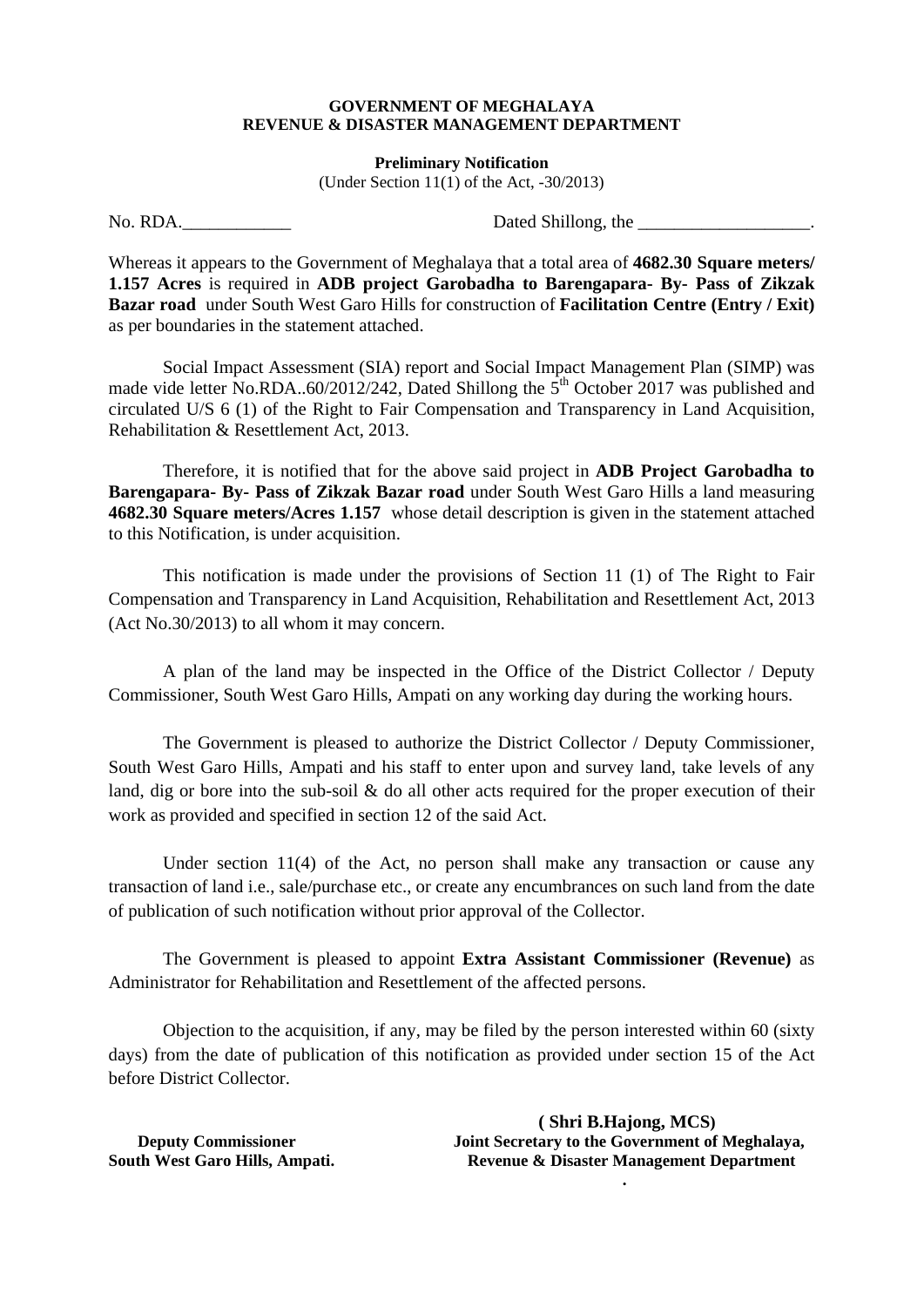## **GOVERNMENT OF MEGHALAYA REVENUE & DISASTER MANAGEMENT DEPARTMENT**

**UI'ATANI**  (Section 11(1), -30/2013 Act ni gita)

No. RDA. Letters and the set of the set of the basic set of the Dated Shillong, the  $\Box$ 

Meghalaya Sorkari-ni nikanio South West Garo Hills a'jani ning'o **ADB Project Garobadha to Barengapara- By- Pass of Zikzak Bazar road** rikna gita **4682.30 Square meters/ 1.157 Acres** a'a rangko nangnikenga.

Iani bidingo Social Impact Assessment (SIA) report aro Social Impact Management Plan (SIMP) ko chitti No.RDA..60/2012/242, Dated Shillong the  $5<sup>th</sup>$  October 2017 ni gita songbad-o chappa ka'aha aro section 6 (1) Right to Fair Compensation and Transparency in Land Acquisition, Rehabilitation & Resettlement Act, 2013 ni gitaba parakataha.

Uni gimin kosako janap gimin project ko **ADB Project Garobadha to Barengapara –By- Pass of Zikzak Bazar road** South West Garo Hills-o rikna gita **4682.30 Square meters/ 1.157 Acres** a'a-ko ra'na gita iano ui'ataniko dakenga.

Ia ui'ataniko Section 11 (1) Right to Fair Compensation and Transparency in Land Acquisition, Rehabilitation and Resettlement Act, 2013 (Act No.30/2013) ni gita pilak ia a'ao nangegipa manderangna ui'atenga.

Ia a'a-ko ra'ana gita plan tarigimin ko saoba nina sikgenchimode Disrtict Collector / Deputy Commissioner, South West Garo Hills, Ampati ni Office-oniko Office kam ka'ani somai-o sing'sandiena gita man'gen.

Iana Sorkari District Collector / Deputy Commissioner, South West Garo Hills, Ampati aro uni staff rangko ia a'ani ning'o napna, a'ako survey ka'na, a'ako tona, a'ako cho'na aro a'ani kosako je nangani kamko dakna gita Act-ni Section 12-o dongimin ni bil-o pangchake dakna gita bil ko on'enga.

Act section 11 (4)-o pangchake darang mandeba ia a'a-ko palna ba a'ako palna palani / breani etc. ba palna gita ia a'a-o pangchake lekka rangko tarianiko ia ui'ataniko chappa ka'ani ja'mano maming dakeba Collectior-ni ra'chakani ba approval gri dakna manjawa.

Sorkari iana **Extra Assistant Commissioner (Revenue)-** ko ia a'a-o nangegipa manderangna Rehabilitation aro Resettlement-ko dake on'anio sing'sandianiko dakna gita Administrator songna namnika.

Ia a'ako ra'anio saoba jegalani ba Objection-ko dakna sikode sea jota chi ia ui'ataniko dake chappa ka'ataniko Actni Section 15 ni gita dakani ja'mano sal 60 (sotdok) ni gisepo District Collector-ona re'bae dakena man'gen.

 **( Shri B.Hajong, MCS) Deputy Commissioner** Joint Secretary to the Government of Meghalaya, **South West Garo Hills, Ampati. Revenue & Disaster Management Department** 

**.**